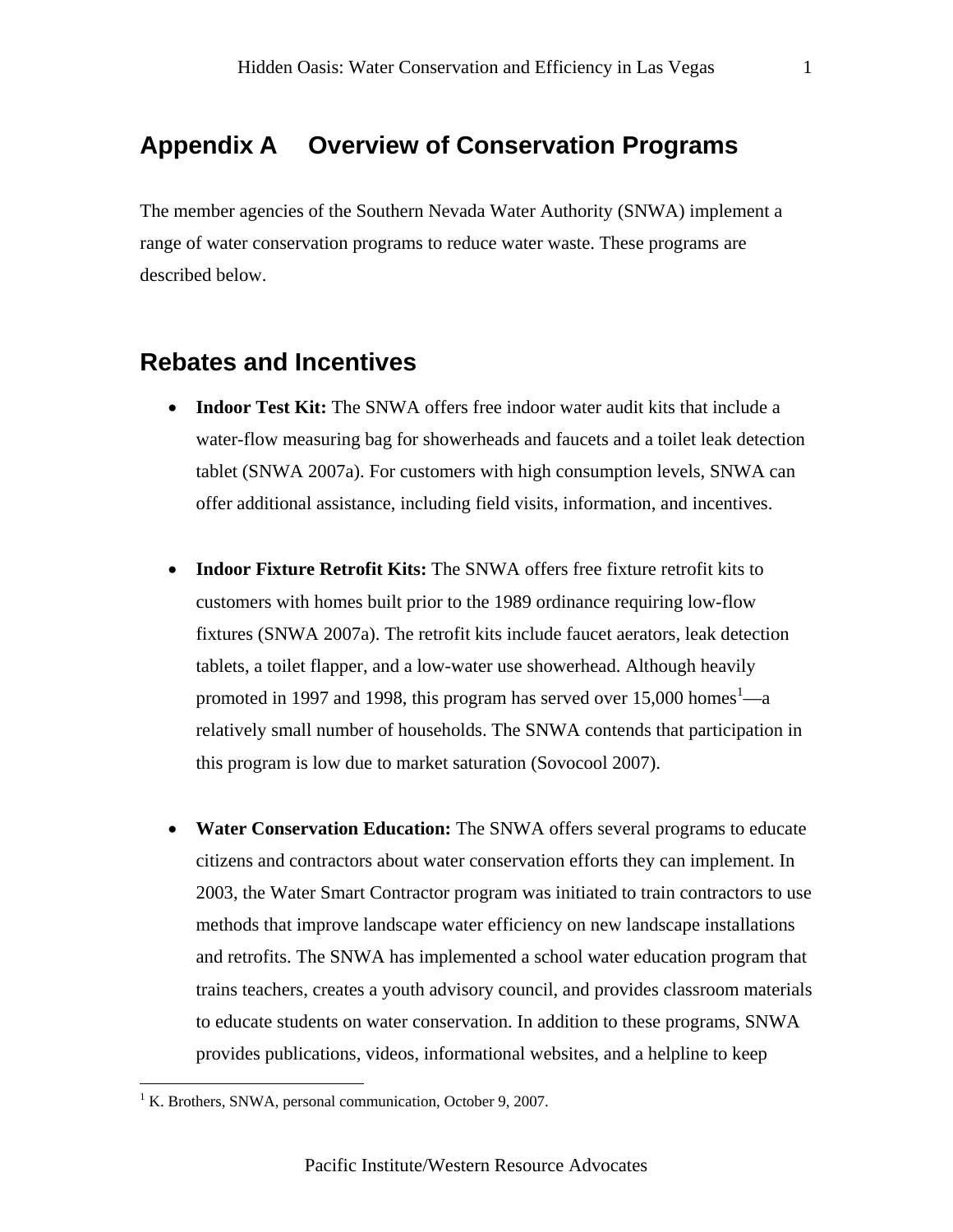citizens informed of current water-related issues. The SNWA also operates several demonstration gardens, including the 3.5-acre Gardens at Springs Preserve, which offer free admission and gardening classes (WRA 2003).

- **Water Efficient Technologies (W.E.T.) Program**: This W.E.T. program offers monetary incentives up to \$150,000 for businesses and multi-family property owners who install water-efficient technologies that provide at least 500,000 gallons of annual water savings. Each technology must have a minimum lifespan of 5 years. Technologies that reduce consumptive use can earn \$10 for every 1,000 gallons conserved annually, whereas those that reduce non-consumptive use can earn \$2.50 for every 1,000 gallons conserved annually. Developers can also earn rebates for installing appliances and fixtures that exceed current national efficiency standards. Since 2002, this program has provided rebates to 30 projects with an estimated cumulative water savings of 1.2 billion gallons, or 3,600 acrefeet (Sovocool 2007).
- **Water Smart Home Program:** In 2005, the SNWA launched the Water Smart Home program to encourage developments to utilize water-efficient technologies and limit turf and pool areas. Individual homes and entire development projects that participate in the program may be designated "Water Smart." According to SNWA, "a Water Smart Home may save as much as 75,000 gallons of water each year compared to homes built a decade ago" (SNWA 2007b). Since the program's inception in 2005, a total of 5,000 homes have been built with the Water Smart label, $^2$  equivalent to 1 out of every 6 homes built in the Las Vegas Valley during this period. $3$
- **Water Upon Request Program:** Designed to build awareness of water waste through collaboration with the restaurant industry, the Water Upon Request program encourages waitstaff to serve water only when requested.

1

 $2^2$  N. Lise, SNWA, personal communication, May 31, 2007.

<sup>&</sup>lt;sup>3</sup> K. Brothers, SNWA. personal communication, October 9, 2007.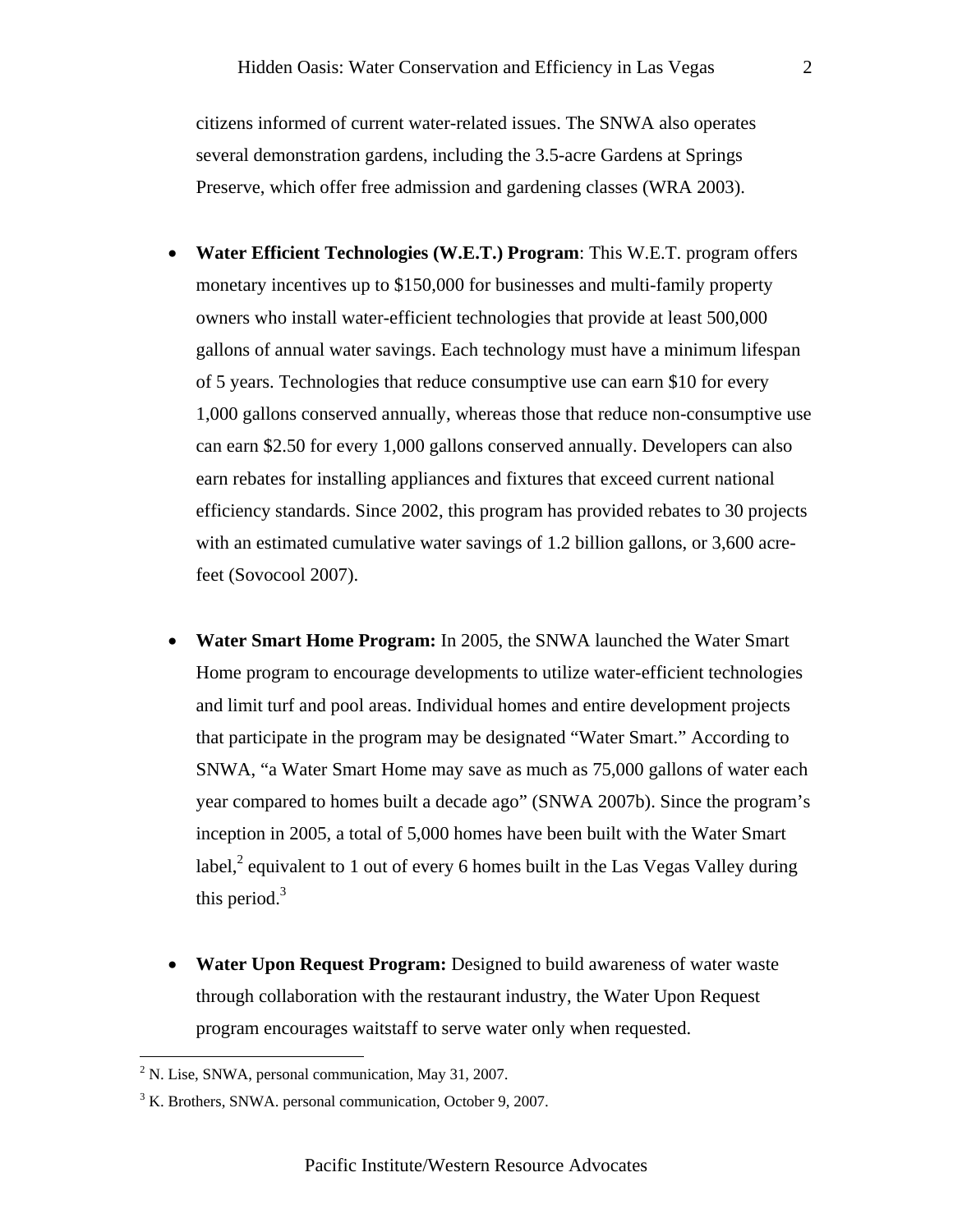• **Water Smart Landscape Program:** This rebate program awards the conversion of turf into water-efficient landscapes. For the first 1,500 square feet of converted landscaping, the Water Smart Landscapes rebate program offers \$2 per square foot of land converted on either residential or commercial properties.<sup>4</sup> For conversions in excess of 1,500 square feet, the customer is eligible for \$1 per square foot. This program saves an average of 56 gallons of water per square foot every year (SNWA 2004).

Table A-1 shows the number of participants, cost, and water savings of the rebate program. Since it's inception in 2000, the SNWA has paid more than 22,000 participants a total of \$71 million (in 2005 dollars) to convert 81 million square feet of turf to water-efficient landscaping (Sovocool 2007). This conversion saves an estimated 13.9 KAF of water annually. If we assume that these savings are maintained for 25 years, then the cost of conserved water is \$205 per acre-foot. At the current rebate level of \$2 per square foot, the cost of conserved water is \$467 per acre-foot. The actual cost is likely smaller, as evidence suggests that less than 0.5% of homes that install water-efficient landscaping revert back to turf.<sup>5</sup>

 4 A minimum of 400 square feet must be converted.

<sup>&</sup>lt;sup>5</sup> K. Sovocool., SNWA, personal communication, May 30, 2007.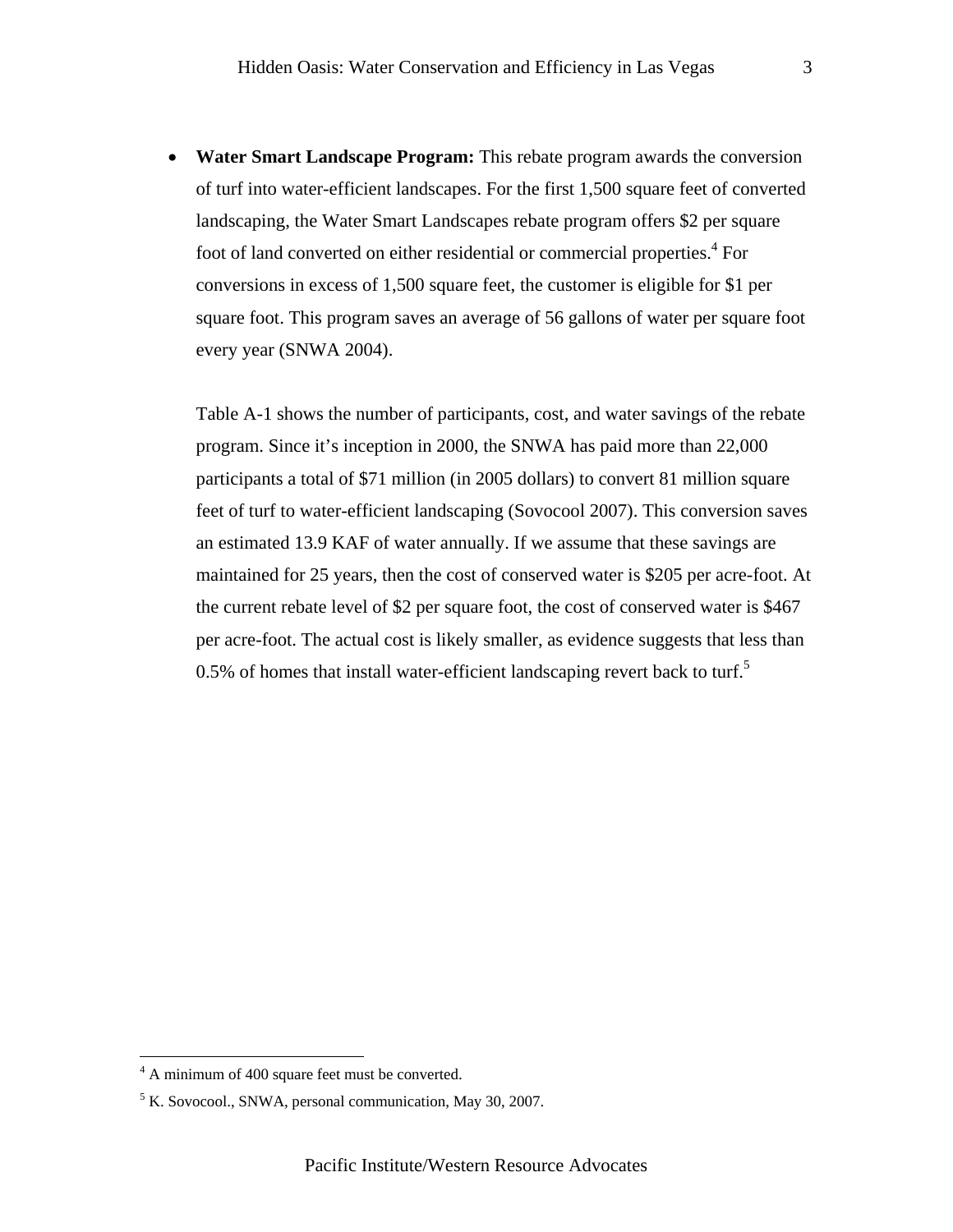|                      |              |                |                |             | <b>Annual Water</b> |
|----------------------|--------------|----------------|----------------|-------------|---------------------|
|                      | No.          | Area Converted | Incentive Paid | Average \$  | Savings             |
| Year                 | Participants | (square feet)  | $(2005\$       | per sq. ft. | (AFY)               |
| 2000                 | 262          | 666,919        | 419,681        | 0.63        | 114                 |
| 2001                 | 490          | 2,300,887      | 981,672        | 0.43        | 394                 |
| 2002                 | 602          | 3,496,496      | 1,462,677      | 0.42        | 599                 |
| 2003                 | 2,379        | 11,866,960     | 10,846,195     | 0.91        | 2,032               |
| 2004                 | 8,618        | 34,067,670     | 29,545,996     | 0.87        | 5,834               |
| 2005                 | 5,735        | 15,386,836     | 14,236,924     | 0.93        | 2,635               |
| 2006                 | 3,466        | 10,710,460     | 10,602,409     | 0.99        | 1,834               |
| 2007*                | 677          | 2,754,374      | 3,208,343      | 1.16        | 472                 |
| <b>Total to Date</b> | 22,229       | 81,250,602     | 71,303,899     | 0.88        | 13,914              |

**Table A-1 Summary of the SNWA's Landscape Conversion Program** 

\* 2007 figures are through April 30, 2007.

Source: Sovocool 2007

- **Irrigation Timer and/or Rain Sensor Rebate:** Between 1999 and 2004, the SNWA facilitated the implementation of more than 1,500 irrigation clocks that allow multiple watering programs for different landscapes (turf versus woody plants) (SNWA 2004). Since 2004, the SNWA has offered single-family residential customers up to \$200 to install new smart controllers, which they estimate reduce water use 10% to 20 percent. Commercial and multi-family residential customers who install smart controllers can receive up to \$40 per valve. The SNWA also offers commercial and residential customers up to \$25 to install rain sensors, which prevents irrigation from turning on during or after precipitation.
- **Pool Covers**: The SNWA offers rebates for pool covers--up to \$50 for a manual cover and \$200 for a mechanical cover. They estimate that a pool cover saves 30 gallons of water per square foot per year. Since 2005, 8,453 rebates have been redeemed (Sovocool 2007).
- **Irrigation Audit Program:** Irrigation audits are offered to commercial property owners and managers at no cost. During the audit, conservation specialists check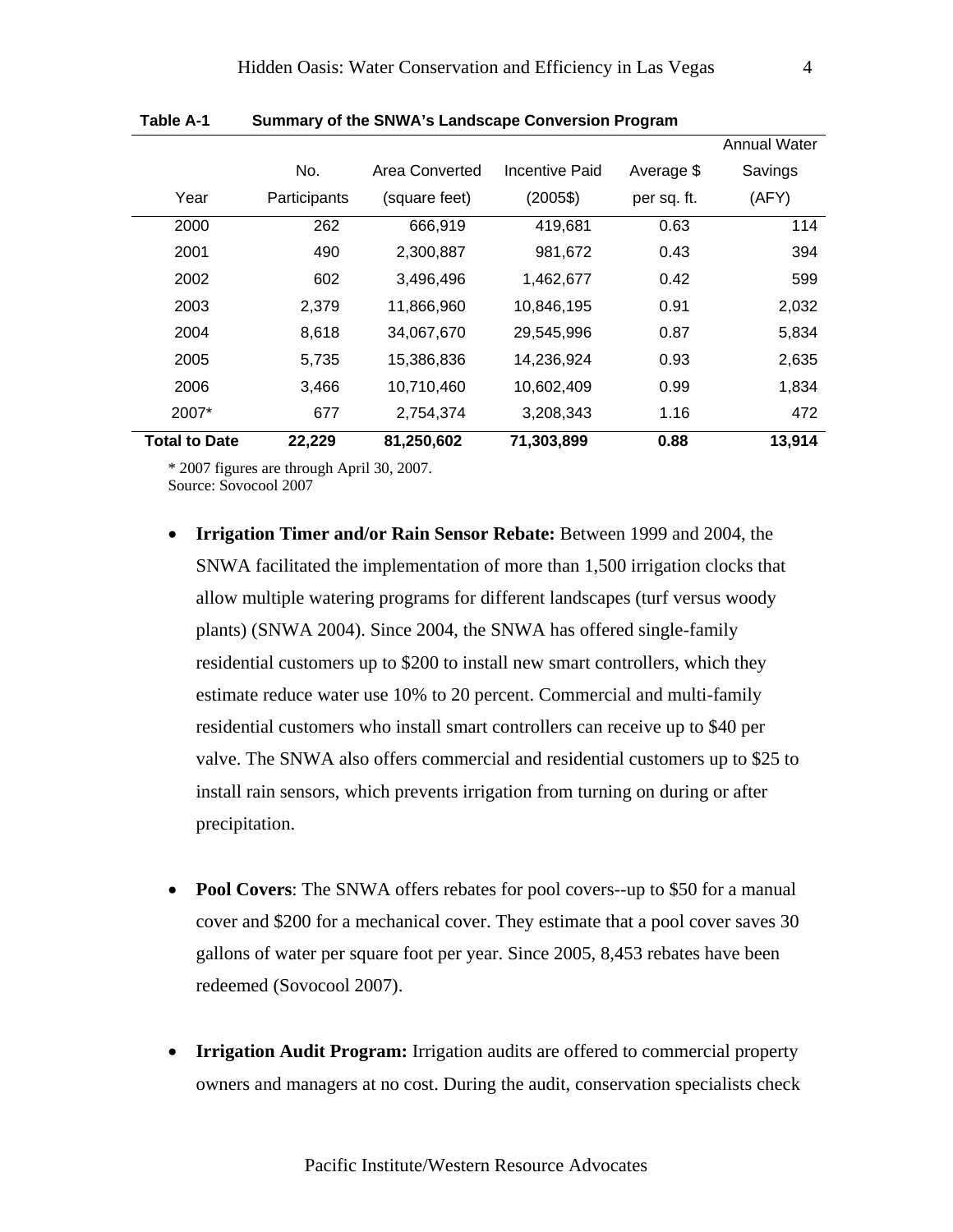the efficiency of the irrigation system as well as its past water use history to provide information on reducing water use. For customers with high levels of consumption, further assistance is available, including field visits, information, and incentives.

- **Leak Detection and Repair:** Every five years, the SNWA requires each purveyor to which it provides water to perform a distribution audit so that leaks in the system can be fixed. The Las Vegas Valley Water District, which has a low occurrence of leaks, continuously surveys its system using listening devices that are placed throughout the system.
- **Water Smart Car Wash:** Through its Water Smart Car Wash program, the SNWA provides individuals with \$1 and \$2 coupons at car washes that recycle water.

## **Ordinances**

- **Landscaping Ordinances:** Landscape ordinances, which were first implemented in the mid-1990s and strengthened in 2003, vary slightly among the SNWA member agencies and the type of development. For new single-family homes, turf area is limited to 50% of the front yard, which includes the driveway and parking area. Only Boulder City limits backyard turf area. For multi-family homes, turf is limited to 30-40% of the landscaped area, and in non-residential developments to 15-30% of the landscaped area. Some areas also limit turf on golf courses. Turf limitations are even stricter for developments constructed during droughts. While implementing stricter regulations during a drought may be more politically feasible, this makes little sense from a conservation perspective as homes built during relatively wet periods will exist during drought periods.
- **Water-Use Ordinances**: Since 2003, the SNWA members have implemented seasonal Water-Use Ordinances that restrict watering schedules, as shown in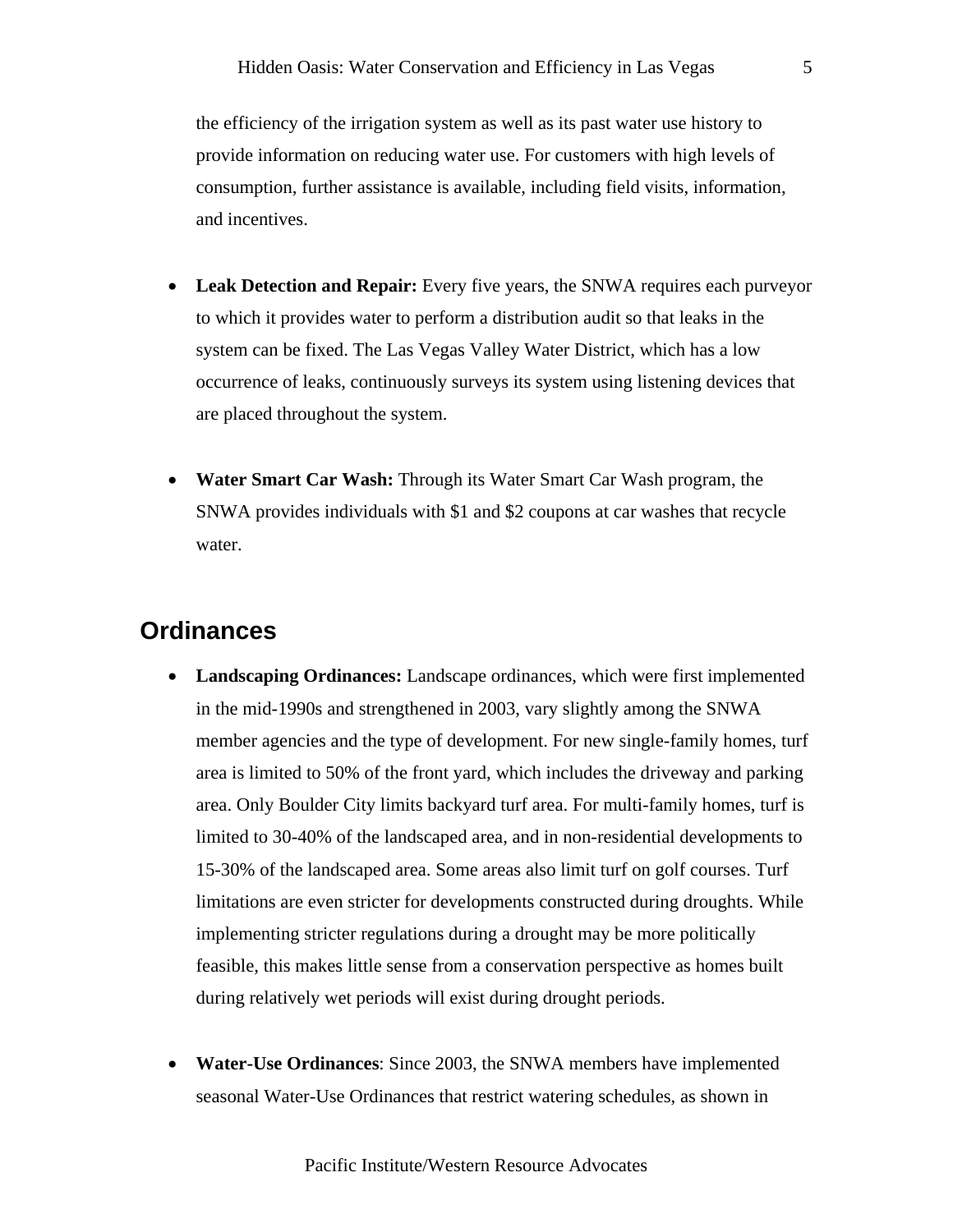Table A-2. While residents may only water on certain days during spring, fall, and winter, they may water any day of the week during the summer, which extends from May  $1<sup>st</sup>$  until October  $1<sup>st</sup>$ . Residents with sprinkler irrigation systems are prohibited from watering between 11a.m. and 7 p.m. throughout the year. In lieu of day restrictions, some large customers have been given a landscape water budget. Golf courses, for example, are limited to 6.5 acre-feet per irrigated acre during a drought watch and 6.3 acre-feet per irrigated acre per year during a drought alert.<sup>6</sup> This measure is expected to reduce the golf industry's water use by 10% (SNWA 2004). Golf course operators that exceed their water budgets are subject to stiff penalties. Ornamental water features are prohibited unless otherwise specifically permitted by jurisdictional governmental bodies.

| <b>Season</b> | <b>Months</b>     | <b>Watering Days</b> |
|---------------|-------------------|----------------------|
| Winter        | November-February | 1 day per week       |
| Spring        | March-April       | 3 days per week      |
| Summer        | May-August        | Any day              |
| Fall          | September-October | 3 days per week      |

**Table A-2 Outdoor Watering Restrictions During a Drought Watch and Drought Alert.** 

Residents may only water on designated days during the seasons shown. Source: SNWA 2007c

• **Water Waste Ordinances:** All SNWA members have ordinances or rules against water waste, which they define as "the use of water that results in water flowing into any gutter, street, sidewalk, etc., in a steady stream for an extended period," or "water pooling in a public street, sidewalk or right-of-way." Those found in violation of ordinances may be fined. In 2005, there were nearly 67,000 water waste investigations (WRA 2006).

<u>.</u>

 $6$  Golf courses are limited to 5 acres of turf per hole and 5 acres of turf per driving range.